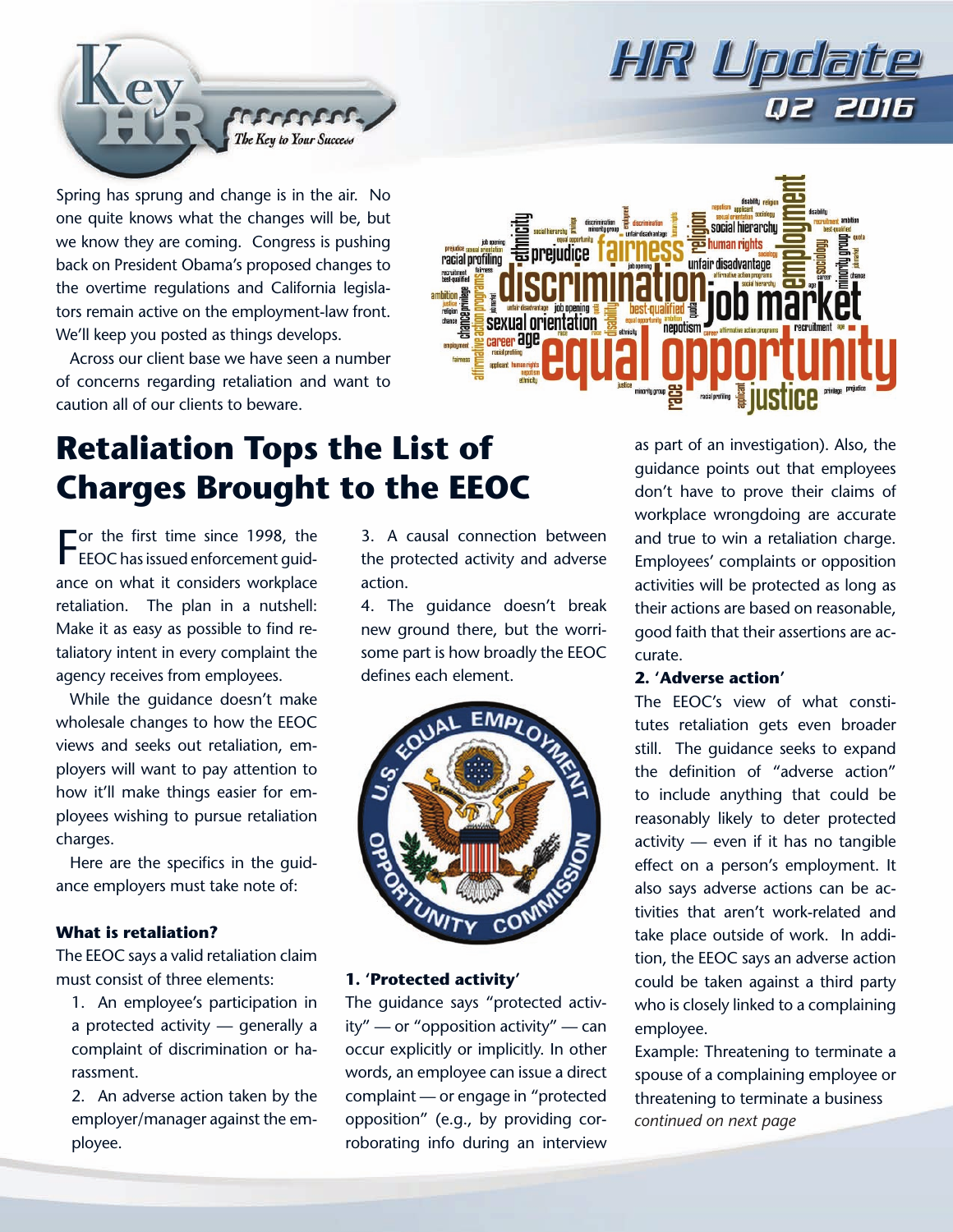#### *Retaliation continued*

 relationship with a spouse's company could both constitute adverse actions.

#### **3. 'Causal connection'**

Perhaps the biggest — and most troublesome — change for employers in the guidance is its attempt to expand what constitutes a "causal connection" between a protected activity and adverse action.

It says the EEOC wants to adopt the position that retaliation can be established by creating "a 'convincing mosaic'of circumstantial evidence" that would support the inference of retaliation. Think of this as the "where there's smoke, there's fire" approach. The EEOC even said to create a convincing mosaic it could go back years

into a person's employment history to find evidence of either a protected activity or an adverse action.

**Example:** The EEOC gave an example of a termination that occurred five years after an employee filed a discrimination lawsuit. It said even if a lengthy amount of time had passed between a protected activity and an adverse action, evidence other than temporal proximity could be revealed to establish a causal connection.

#### **Best practices for employers**

Thankfully, the news isn't all bad for employers. The guidance also offered some best practices employers can employ to minimize the likelihood of retaliation violations.

**Examples:**

• Write an anti-retaliation policy that not only outlines what retaliation is, but also provides specific examples of retaliation that managers and supervisors may not have otherwise realized were legally actionable.

• Provide regular training to executives, managers, supervisors and employees on your anti-retaliation policy.

• Create a mechanism through which employees can report concerns and instances of retaliation.

• Provide a clear explanation that retaliation will be subject to discipline, up to and including termination.

• Preach civility, which can help reduce incidents of retaliatory behavior.

# The Federal Government is Making It Easier For Employees to File Claims

**Reporting you to the feds?** Yup, there's an app for that now. It stands to reason that the easier it is to report wage or civil rights violations, the more people there would be doing it, right? Well, that's exactly the kind of thinking that's driving the development of a new app employers aren't going to like.

The app doesn't have a name yet, but it's being developed by SeeClick-Fix, a tech company that has already built an app that allows citizens to report non-emergency issues — like potholes and power outages — to the appropriate government officials. So far the app has helped individuals file nearly 2.5 million complaints.

*SeeClickFix* is planning to use that same technology to help employees report violations of workplace law to the appropriate government agencies. Early indications are the app's primary purpose may be reporting safety violations to the Occupational Safety and Health Administration (OSHA), but it'll likely also be used for reporting other workplace violations — like wage-and-hour abuse.

The app would work something like this: If an employee believes his or her employer is withholding wages from them, the person could input their location and the type of complaint he or she has, and the

app would direct the individual to the different agencies that could handle the complaint. Someone from one of those agencies could then review the complaint and, if it's deemed le-



gitimate, the employee may then be guided through the official complaint process. The app is still in the planning phases, so it's not clear when it'll be released to the public.

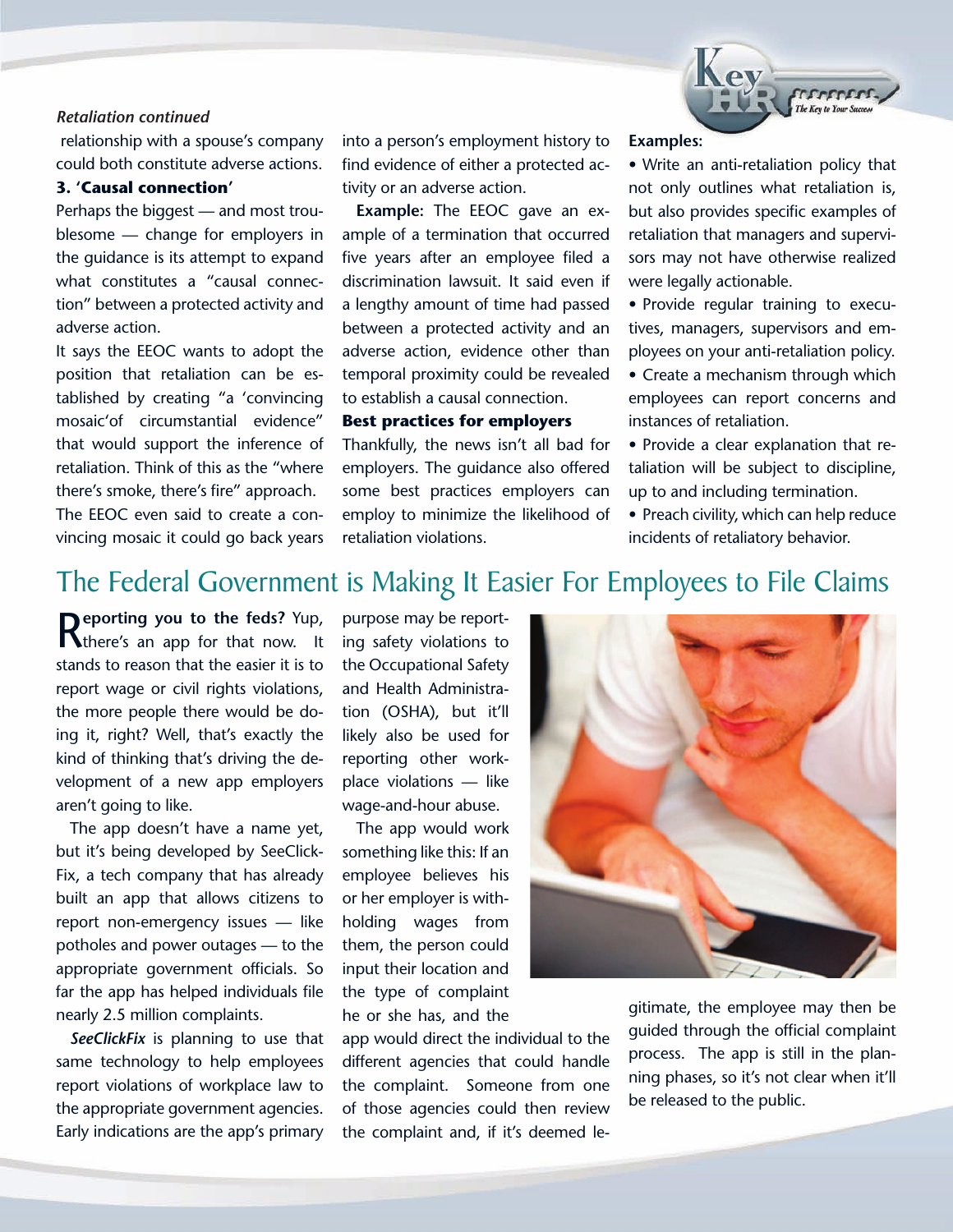# *Romance is in the Air*



Many of you have experienced is-<br> **M** sues of workplace romance and how that may affect claims of sexual harassment, and rightfully so. Employers must be vigilant when it comes to workplace romance.

In a recent survey, 59% of respondents have participated in some form of office romance — whether it was a one-night stand, a casual relationship, a long-term commitment or all of the above.

In a CareerBuilder poll, 38% of workers said they have dated a co-worker at least once over the course of their career; 17% percent reported dating co-workers at least twice. And 31% percent said they ended up marrying their office amour.

What can companies do to prevent romantic relationships between employees? Although some firms have strict anti-fraternization policies, the real-world answer is – not much.

As long as people spend time together at work, romance is a distinct likelihood. As we mentioned above, a significant number of married people meet their spouses on the job – probably not surprising, considering how much time people spend at work.

Many employers realize a blanket ban on employee dating is unnecessary and unworkable. And more and more organizations have a framework or policy for managing those relationships these days — almost three in four (72%), according to recent research from the Employment Law Alliance.

But it seems many employers steer clear of legislating workplace relationships until they present some kind of problem for individual, team or orga-



nizational productivity.

No doubt, employee dating can carry some undesired consequences: If a relationship goes sour, the breakup can lead to charges of sexual harassment, retaliation and hostile work environment claims.

Other times it's just a matter of hard feelings, and people take sides, further polarizing the workplace. Even if the pairing goes well, it could lead to charges of favoritism from other employees.

Here's the latest thinking on workplace dating policies:

#### **Supervisor/subordinate relationships**

Not too tough to spot the pitfalls here: The boss and a direct report begin a relationship. From the moment the pair is exposed as a couple, every move the manager makes is suspect in the eyes of other department workers. Our advice is to never permit a manager and their subordinate to engage in a romantic relationship; the risks are too high for the employer.

#### **Manager training**

Addressing a situation when two employees start seeing each other isn't often a manager's favorite issue to deal with. It can feel like an invasion of privacy – after all, aren't two grownups entitled to conduct their romantic lives however they choose?

Office relationships are often the focus of intense discussion – which can lead to workplace distractions and even unprofessional conduct on the part of co-workers. Better to get everything out in the open. Managers must make sure both the romantic partners and their co-workers understand that cooperation and productivity expectations remain unchanged, no matter how personal relationships may develop.

#### **Employee training**

Managers aren't the only ones who need to be aware of the rules surrounding workplace romance – employees do, too. Organizations that don't provide guidance about employee relationships do so at their own risk.

While it may not warrant formal training, smart companies give employees a heads up on the kind of conduct that's acceptable.

Employers with 50 or more employees are required by State law to conduct harassment prevention training for all managers every two years. Many employers conduct employee training as well.

*If you are in need of training, please contact us.*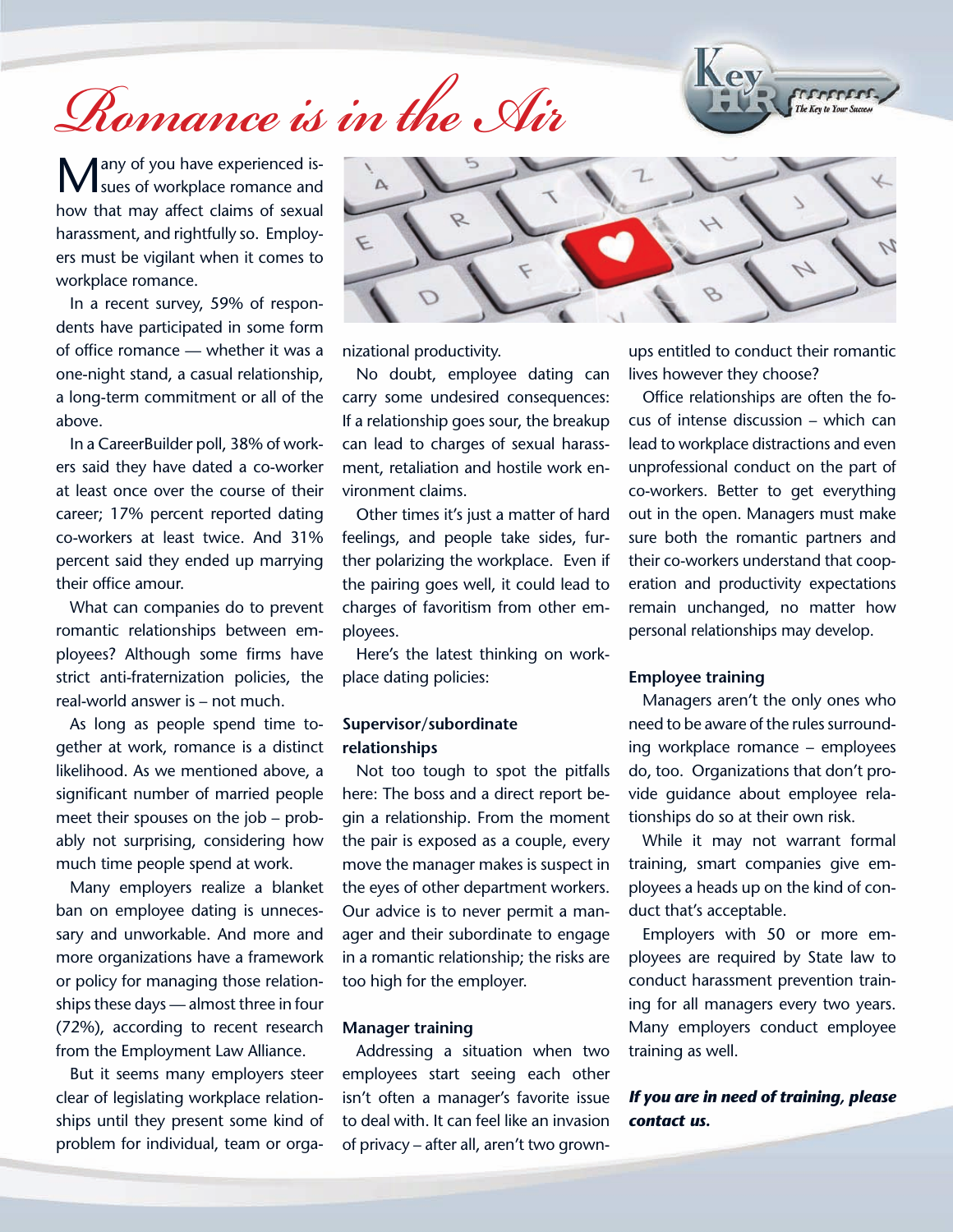# **Medical Marijuana in the Workplace**

 $\mathbf{M}$   $\ell$  are seeing more issues of employees using marijuana for medical purposes. Employers aren't letting the spreading legalization of marijuana at the state level prevent them from creating and enforcing zero-tolerance anti-pot policies — and they have courts in their corner.

A new Society for Human Resource Management (SHRM) survey found that 94% of organizations with operations in states in which marijuana use is legal for either medical or recreational purposes have a formal, written substance abuse policy. On top of that, 82% of organizations that operate in states where both recreational and medical use are legal said they have zero-tolerance for pot use while working.

The consequences for violating the policy? Termination was the most frequent action taken for a first-time violation, cited by 50% of HR pros in states where medical marijuana is legal and 41% of those who work in states where both medical and recreational use is legal.

**What the courts have to say about it**

How do these strict anti-pot poli-



cies jibe with laws that say medical and recreational usage is legal? It's actually not as complicated as it would seem.

Courts have routinely said that marijuana is an illegal narcotic on the federal level. As a result, employers have a right to enforce their anti-marijuana policies as they see fit. Pot smokers who come to work high aren't protected by state law. The court said marijuana is an illegal controlled substance under federal law and Safeway "was under no legal obligation to make an exception to its policy for Plaintiff, regardless of his medical marijuana prescription." Case dismissed.

**Key HR** is committed to supporting our clients with all their HR, safety, and risk management needs. We are your partner in the strategic and tactical management of your workforce. We are here to help you manage your most valuable assets, your people.

**At Key HR, we are here for you; whatever is needed, whenever you need it.** 



908 S. Village Oaks Drive, Suite 250 • Covina, CA 91724 www.Key-HR.com